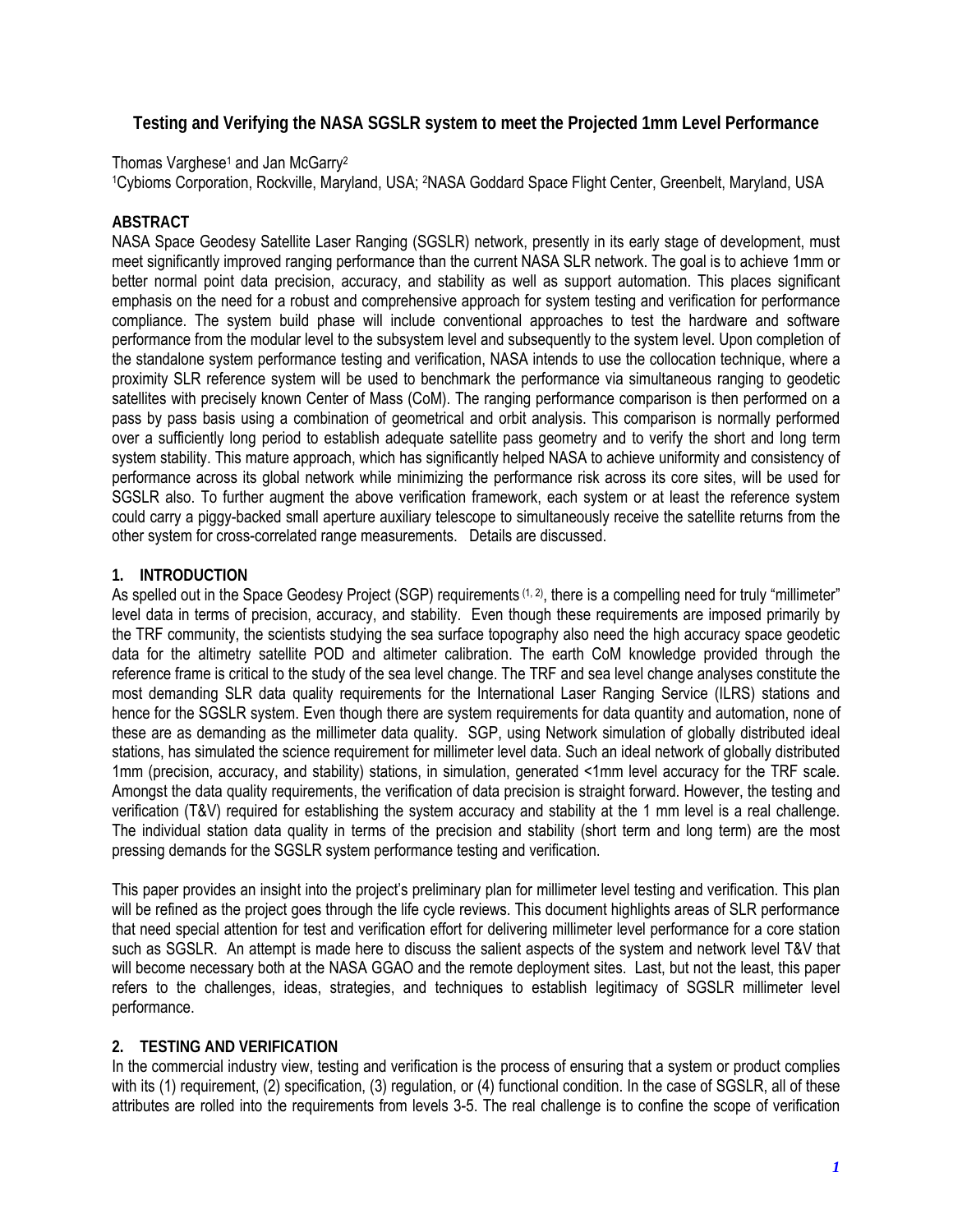without compromising the required performance. The T&V plan entails establishing crisp tests, verification, and analyses to establish an overall scope of "what, how, when, where, to what extent, at what level" of the verification to encapsulate the system performance.

### **Error Estimation and Data Quality**

The SLR involves measuring a number of parameters critical to the target range determination. The time of flight (ToF), i.e., the 2-way time to the satellite and back is a function of the various system engineering parameters. To establish the point to point range to the satellite from the telescope invariant point, the measured range needs to be corrected for system electronics and optical path delays, atmospheric refraction, and the range offset to the CoM of the satellite. The range residuals are then computed with respect to an estimated range from an *a priori* known orbit and are subsequently fitted using a polynomial of appropriate order. An iterative 3 sigma filter improves the SNR and the data statistics. The SLR data statistics typically include single shot RMS, NPT RMS, mean, skew, and kurtosis.

The range data obtained by a SLR system is a function of many parameters.

 $R = n(x_1, x_2, ...)$ , where  $x_i$  = system engineering parameters, external parameters (atmosphere, LRA CoM, models, processing algorithms....) (1) (1)

There are millimeter and/or sub-millimeter errors in the various devices, sensors, and the data pathways used in the system. These need to be quantified through direct measurements wherever possible or using models and/or computations. The quality of the data, thus obtained, is a function of the engineering capability of the system as well as the measurement constraints. Thus,

Data Quality=  $\phi(x_1, x_2, y_1, y_2)$ ;  $x_i$  = engineering capability;  $y_i$  = constraints of measurement and analysis; 2)

The data and system quality obtained is a measure of the quality of engineering incorporated in the system, which is a function of the expended resources (human and material resources) along with the time expended to establish the desired quality. Thus,

System Quality =  $\varphi(x_1, x_2)$ , where  $x_i$  = invested dollars and actual time spent for design, development, and T&V; (3)

If the small systematic errors are neglected, then these could potentially accumulate and aggregate to several millimeters. Thus, careful scrutiny is needed of the accumulation and aggregation of small errors in the various sensors and devices included in the ranging data loop.

Net Systematic error =  $\sum (\Delta x_i)$ , where,  $\Delta x_i$  = error of the i<sup>th</sup> source; (4)

# **T&V Approach**

The overall approach to testing and verification is illustrated in Figure 1. Amongst the SGSLR levels 1-5 requirements, only levels 3-5 applies to SGSLR as a system. Although testing will be done on a continuing basis at multiple levels, the verification will be performed at the highest level possible. The T&V of level 3 and 4 requirements will be an integral part of the subsystem/ system integration efforts, while level 5 verification will address the modular or component level. During the project planning and designing phase, a verification matrix of how each requirement will be verified will be compiled for levels 3-5. This will be embellished with additional details at the conclusion of the design phase. Thus, the verification extends across the system hierarchy, from the system level to the component level. When the design phase ends and before the component level verification begins, a detailed plan for the T&V will be created and captured in the verification matrix. The verification plan will be finalized prior to CDR for the review and approval. The system level benchmarking will involve collocation with an external reference, which will precede the commissioning phase of the system, but will follow the I&T phase. The reference system needs to be a well-stabilized proven system like Moblas 7. The T&V needs to be managed carefully and rigorously through the system life cycle phases and across the various constituents.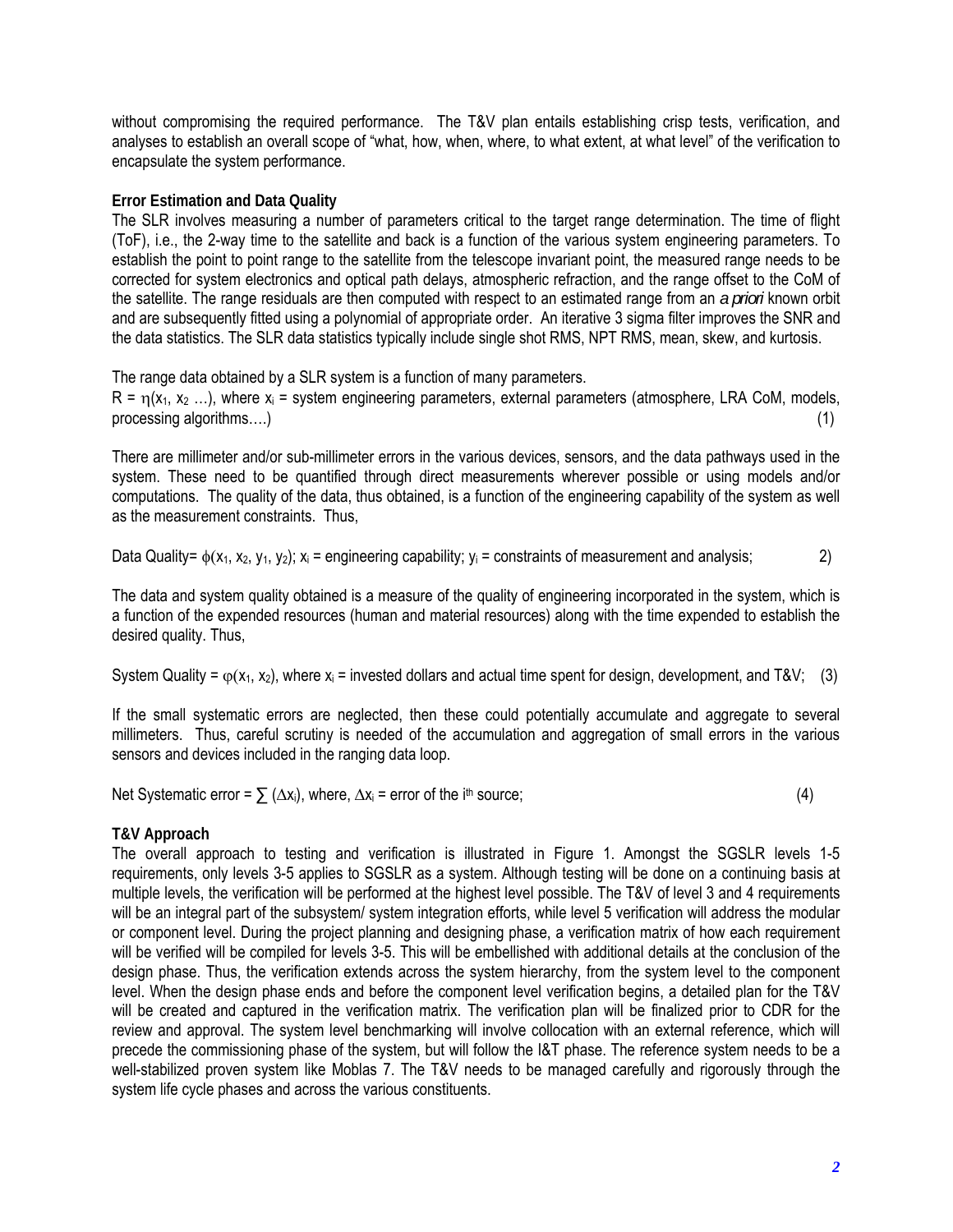

Figure 1: Verification Approach

As can be seen from the above diagram, each requirement (level 3 through 5) will be verified at the right "verification level" during the appropriate "verification phase" of the project using a suitable "verification method" and a "verification location". The methods of verification will include: (1) Inspection, (2) Analysis, (3) Test, and (4) Intercomparison. The tests may be conducted at the factory for commercially procured items as needed, an external lab, NASA or Goddard Geodynamic and Astronomical Observatory (GGAO) lab.

Major subsystems or products, which are procured from a vendor, such as the telescope, will undergo factory acceptance testing. This testing may be performed, as discussed before, across the lifecycle of that product. The dotted lines in figure 1 shows how a test like the telescope absolute imaging quality, which happens to be a "level 5 requirement", will be verified. In this case, the project plans to test the Telescope Optical tube assembly as a "module" using test resources at the "factory". This test will most likely be done during the "development phase" of the telescope. This test will be difficult to perform at the Integration and Test (I&T) site or the deployment site due to "seeing" conditions. Most of the T&V, from the component level to the system level, is expected to take place at NASA labs or GGAO. Additional laboratory capabilities planned for GGAO is expected to meet the short term and long term testing needs. Some of the T&V may not be doable at the deployment site due to the constrained tools and resources base.

# **Verification Plan and Reporting**

The T&V plan and the corresponding report will incorporate the following information:

- Level 3-5 Requirements
- Verification procedure and Success criteria for the Verification
- Tools and Resources Needed, e.g., Analysis tools and Test equipments
- When, where, and who will perform the verification?
- Analysis and archiving of the test results:

# **Millimeter level Verification – Challenges, Implications, and Capability requirements**

The millimeter level geodetic station errors can only be deciphered over a long period after collecting data over 12 months. Since SGSLR systems will become the ILRS core-sites, there is an implied demand on them to be explicitly accurate, while supporting estimation of errors and biases in other non-core stations. Furthermore, when a network is being built based on a replication model of a single system, there is a critical need to minimize/eliminate systematic errors and biases contributing adversely to the data inaccuracy. Thus, the T&V process of SGSLR has a huge impact on the future SGSLR network evolution and its impact on ILRS and the scientific community. A rigorous approach will be used to minimize/ eliminate the ranging error contributions or at least characterize the error contributions fully. While pursuing higher SLR measurement capability, there is also a need for the analysis techniques to mature and become robust to establish the required millimeter legitimacy. Indeed, the rigor of verification executed is paramount to the performance quality achieved by the system on a short and/or long time scales.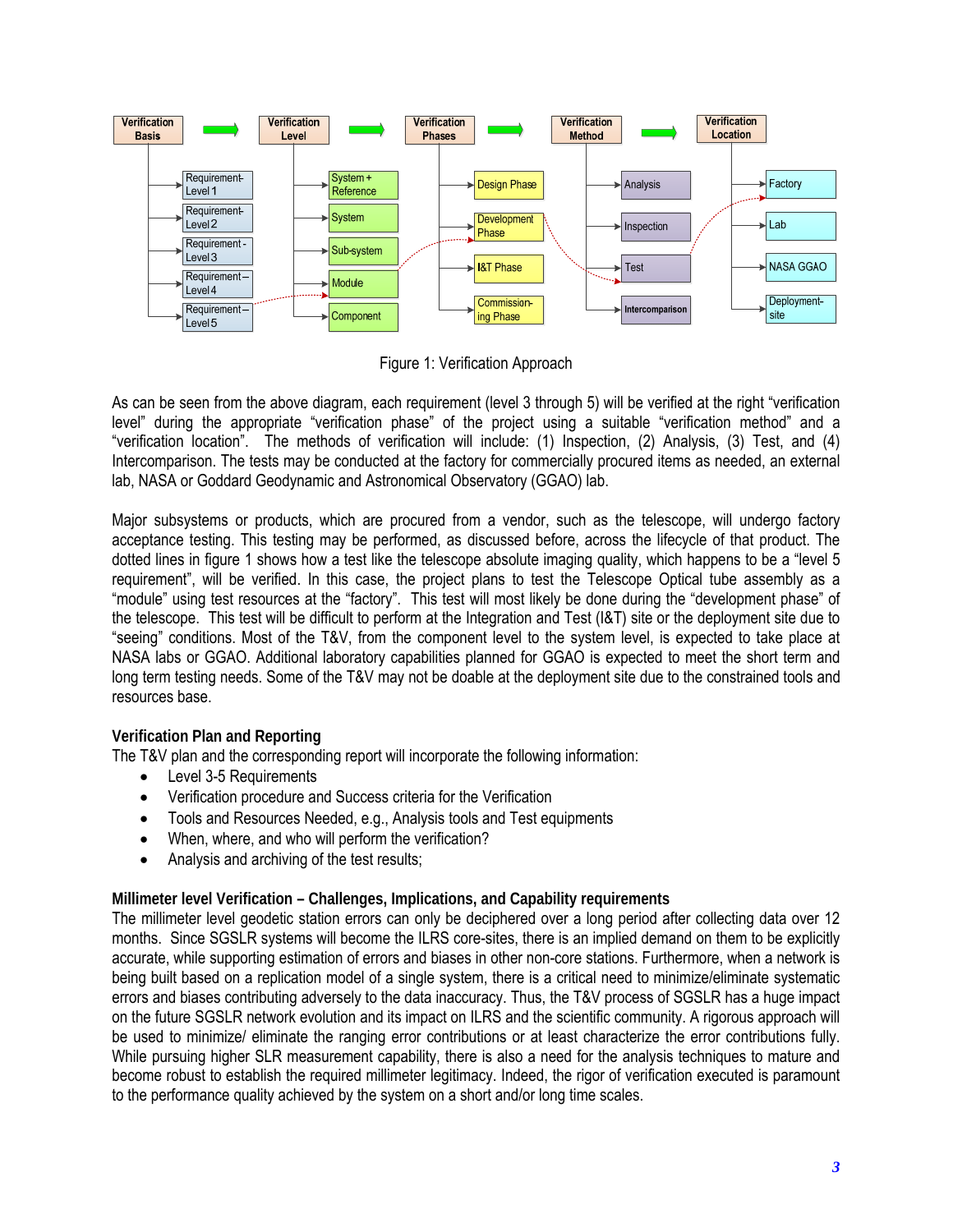### **Critical Requirements**

The key performance requirements are as shown below, which will carry a margin of 50% to accommodate worst case performance. The quality of the data will be assessed under Standard Clear Atmospheric conditions.

- CAL Normal Point Precision: 1mm
- CAL Normal Point Stability: 1mm
- CAL Normal Point Accuracy: 1mm
- SLR Normal Point Precision: 1mm
- SLR Normal Point Stability: 1mm



Figure 2: Constituents of the Data quality Space

#### **Critical Areas to Verify to Meet the SGSLR level 3-5 Requirements**

Figure 2 highlights the critical areas that need to be characterized to meet the level 3-5 requirements for data quality and quantity. These include: (1) survey measurements, (2) meteorological sensors, (3) frequency and timing instruments, (4) safety subsystem, as well as the (5) ranging data loop that include several subsystems. The systematic and random error contributions to data quality need to be carefully characterized and minimized through T&V so that the aggregate errors in the range measurement are kept to a minimum, well below the desired millimeter performance specifications. The factors affecting data quantity also have to be well characterized to optimize the system performance and thereby the data volume. The survey measurements will be verified only at the SGP level 2. In the case of survey, survey instruments are calibrated to fraction of a millimeter using standard ranges at the National Geodetic Survey. The question remains as to how well we can transfer this level of accuracy to the actual survey measurements for a network of short range monuments and ground targets. The observations to date attest to the fact that the errors seen in actual measurements and analyses are higher than the instrument capability.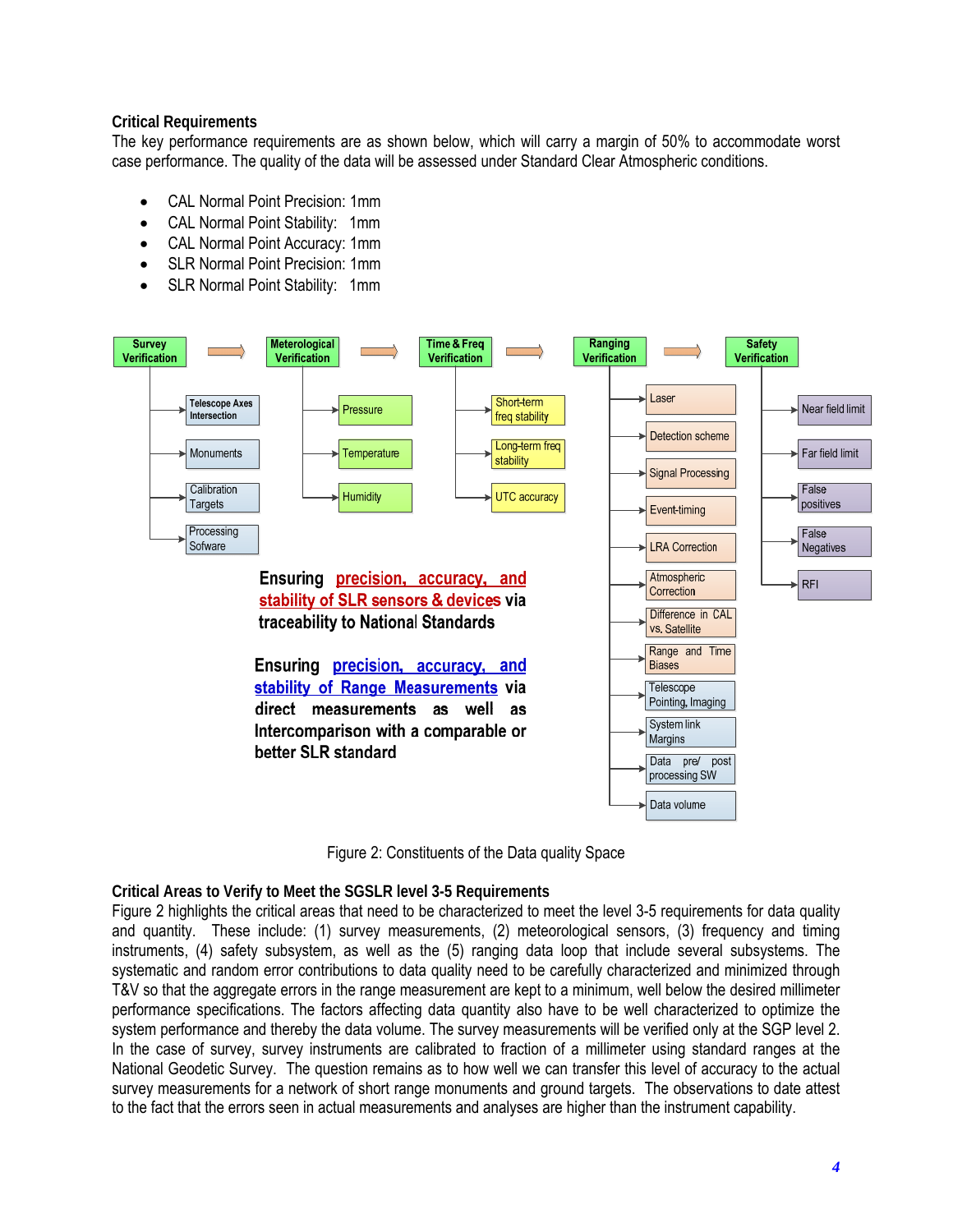The Safety subsystem is paramount for SGSLR operations. The false positives and false negatives (if any) are critical to be characterized fully and if need be fully remedied. The maximum and minimum ranges for the safety system need to be measured and established for aircraft avoidance. The safety margins also have to be verified appropriately. Any zones of exclusion, especially, at the lower ranges need to be clearly understood. All requirements for FAA and ANSI need to be measured, analyzed, and managed from the start and there shall be no exceptions to the enforcement of safety through adequate tests and verification.

The weather sensors are traceable to NIST standards. The critical ones affecting the data quality and hence the accuracy are the Pressure, Temperature, and Humidity. Of these, pressure has the highest impact followed by temperature, and lastly humidity. Meteorological instruments may be evaluated by intercomparison with similar sensors / instruments for stability as well as accuracy. Such intercomparison may be made over a short term or long term as this has direct implications for system level stability and accuracy. The performance of precipitation or wind sensor is not critical to range accuracy, but is invaluable for protecting the telescope. A potential technique for realtime environmental verification involves backscatter from the atmosphere, which can give a measure of the atmospheric visibility and cloud transparency for ranging.

The T&V of the time and frequency instrument needs to be performed for both the short term and long term stability of frequency. A hydrogen maser source may be used for such measurements, which is available in the lab as well as at GGAO. Any potential for drift with temperature needs to be clearly established as part of verification. The entire ranging loop of the optics and electronics needs extensive testing, analysis, and verification. Data quality and data quantity capability are intertwined across multiple subsystems such as the Telescope, Laser, Range receiver, Time and frequency instruments, meteorological sensors, etc. Any system accuracy dependencies on refraction models or CoM models for geodetic satellite need to be fully characterized and verified to obtain millimeter quality data. Equally, the telescope tracking and imaging performance need to be verified for maximizing data quantity. If large range biases are present, then we may fail to acquire the satellite. Indeed, very low range biases (mm) and time biases (<100ns) on geodetic satellites are a must for a core-site. The ranging loop will be verified across the system hierarchy and eventually at the system level to compute the Range Bias (RB) and Time Bias (TB).

#### **Material and Facility Requirements for Testing and Verification**

T&V will require laboratory, material, software, and hardware tools. Figure 3 highlights these test requirements. The factory testing may be supported by the vendor's tools and processing capabilities. In some cases, it may be preferable to have SGP's own tools to complement the factory capabilities. Controlled laboratory environment (cleanliness, temperature, and humidity control) will be required for the labs involving laser and optics. Diagnostic tools such as: high speed oscilloscope; DVM; power meter; autocollimator; beam profiler, digitizers, etc., will be required to perform the testing and verification. Additional software tools for data acquisition, processing, and verification data will be required. A database for archiving all the test and verification results and inferences will be maintained for future reference. Anomalies will be maintained and managed separately.

#### **3. SGSLR SYSTEM LEVEL TESTING**

The SGSLR system level testing will consist of two modes: (1) Standalone and (2) Intercomparison. Standalone test is defined as a test without the use of a reference system. The intercomparison will be performed using a "known" reference system like the Moblas 7.

#### **SGSLR Standalone Tests**

Here the goal is to perform verification without the need for a reference system adjacent to it. This framework is as illustrated in Figure 3, below. As indicated earlier, all T&V efforts, from the component level to the system level, are driven by the corresponding test plan. A battery of tests and/or analysis may be performed with the help of special software, test equipments, etc. and the collected data will be analyzed. All results of data analysis and observations made will be included in a Data Base. Interim verification reports will be generated for reviews. In case, the verification fails, then the test or analysis may have to be repeated. Prior to repeating the T&V, the root cause for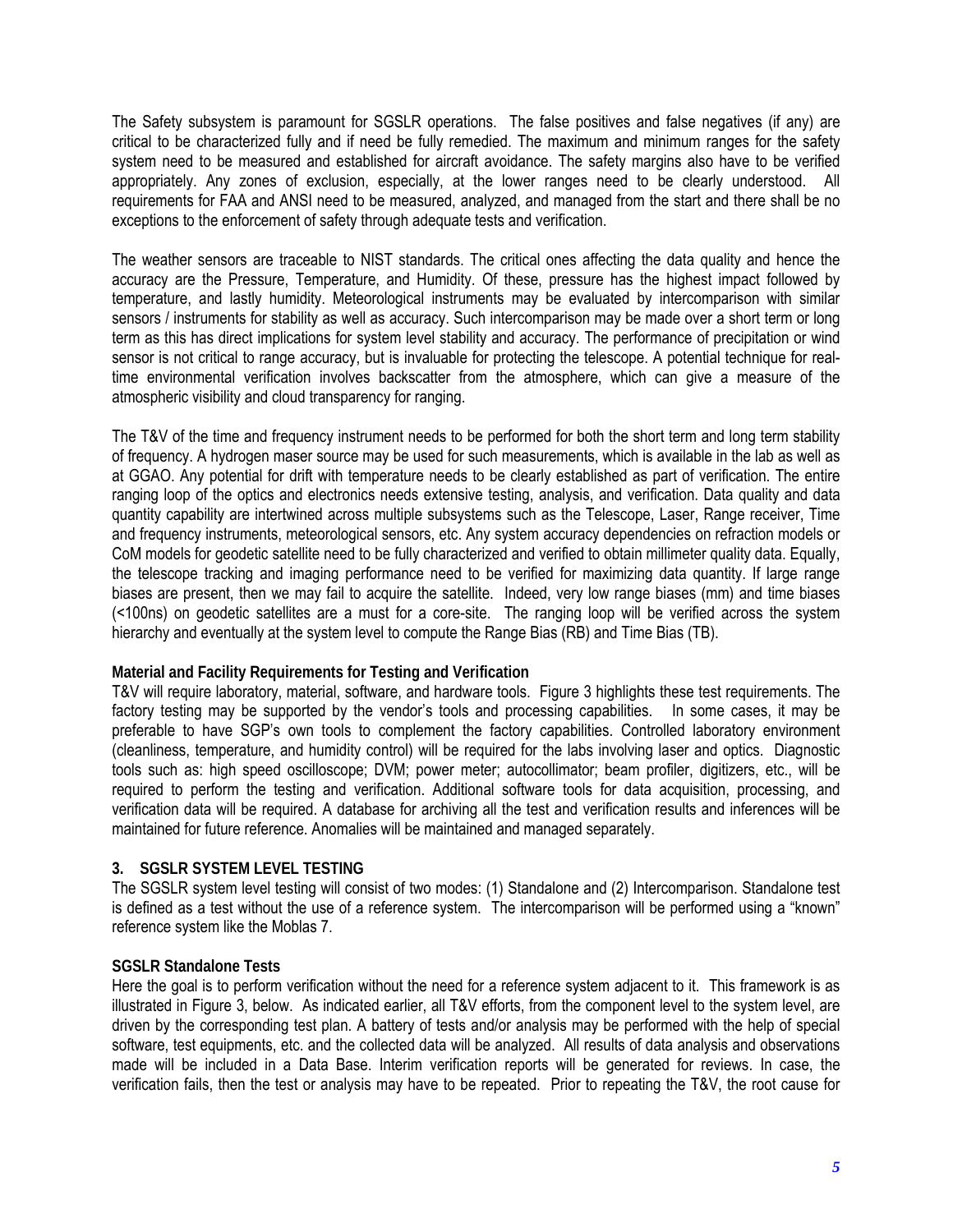failure will be analyzed and remedial effects put in place before re-verifying. This verification approach will be applicable from the component level to the system level.



Figure 3: Standalone Verification Scheme

### **SGSLR Intercomparison Tests**

The commercial world uses benchmarking to "known references" to gauge the performance of new products and technologies. Such intercomparison with a reference system enables comparison of performance to a common set of control inputs and measurement constraints. This allows one–on-one comparison. Usually, the "Reference system" in such cases will either match the performance or exceed the performance of the "Test System". Moblas 7 (M7) has a rich history of collocation at the NASA GGAO. Figure 4 illustrates the M7 collocations at GGAO during 1982 – 2000 and the observed Range Bias in millimeters. NASA stations as well as foreign stations have gone through such intercomparison at GGAO. NGSLR was the last station that went through collocation in 2013. Improved M7 capabilities and performance are expected for the SGSLR collocation.

The purpose of collocation is to leverage the "commonality" on a macro scale to eliminate a variety of potential sources of error such as meteorological measurements, satellite orientation, satellite orbit, ground targets, and monuments for the local datum, atmospheric turbulence, and seeing conditions. By placing a reference system in the proximity of a test system (see Figure -5), we can minimize/ eliminate the "macro scale" differences and their contributions to the range errors. The effects of ground water motion, seasonal effects, etc., are common across the two proximity stations and such effects are normalized. Such an environment allows direct comparison of the engineering and technology embedded in the ranging loop of the reference system with that of the test system, which indeed is the primary objective of the collocation efforts. Thus, a well-conditioned and proven reference system of high quality goes a long way towards verifying the quality of a newly emerging/ developed system.

Along with improvement and refinement in the measurement techniques, the intercomparison analysis needs to be strengthened to make a comparison at the millimeter level. Collocation analysis may be performed using a Geometrical technique or an Orbit based technique using a short arc. In the case of the geometrical technique, the range vectors to the satellite from either of the systems can be "closed" using the vector separating the invariant points of the two telescopes. This technique eliminates any potential errors in the short arc of the orbit from models or ranges of other contributing ILRS stations. On the other hand, orbit techniques allow comparing both the reference and test station's data against a global reference. In either of these cases, a substantial amount of data will be needed to establish adequate geometry around the stations of both ascending and descending nodes as well as day and night conditions. This is particularly true to pursue millimeter level comparisons and verification. The orbit technique is prone to multi-millimeter level variances in RB from one pass to the next, which demands significant amount of averaging over a longer term to get meaningful millimeter level RB numbers.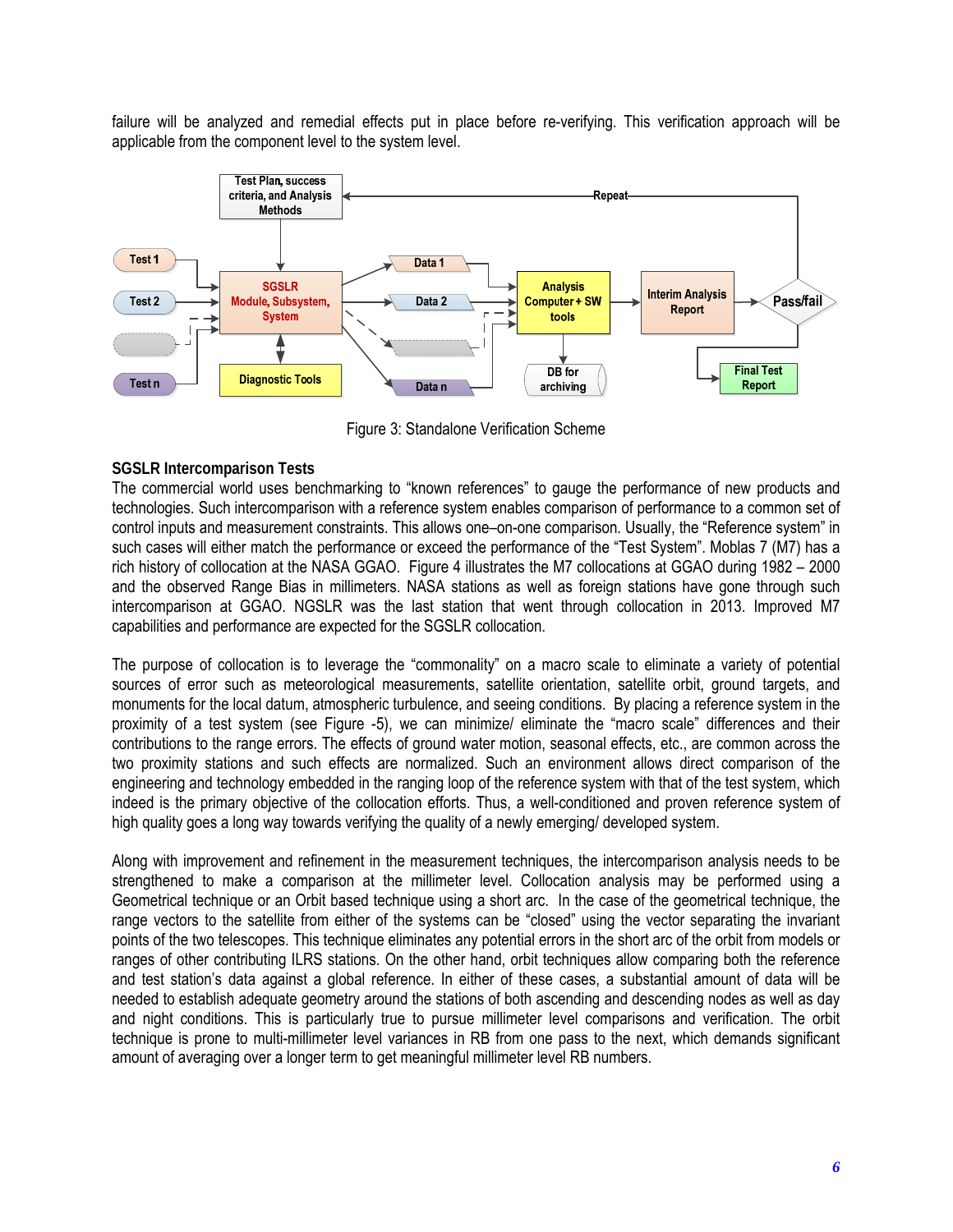

Figure 4: M7 Intercomparison with other stations at GGAO during 1980-2000

In the case of the geometrical techniques, one can even compare the ranges directly. Bypassing the atmospheric refraction correction is equivalent to using the same P, T, H values for the refraction correction. The processed range values are not necessarily immune to the artifacts of the polynomial regression techniques, as the fits are statistics based rather than model based. This can potentially induce errors at the millimeter level for the normal point. Multiphotoelectron level systems can also exhibit amplitude dependence at high signal levels due to the non-linear response of signal processing electronics, which can also be corrected to minimize errors. The satellite impulse response is orientation dependent as well as dependent on the position in the Far Field Diffraction pattern (FFDP).



Figure 5: Intercomparison verification scheme

The surveyed accuracy to the individual targets from each station may vary from 1 target to another and can vary from one SLR system to another system. These require very high accuracy survey measurements as well as accurate range measurements from the individual stations. The stability of the station position typically requires 9-12